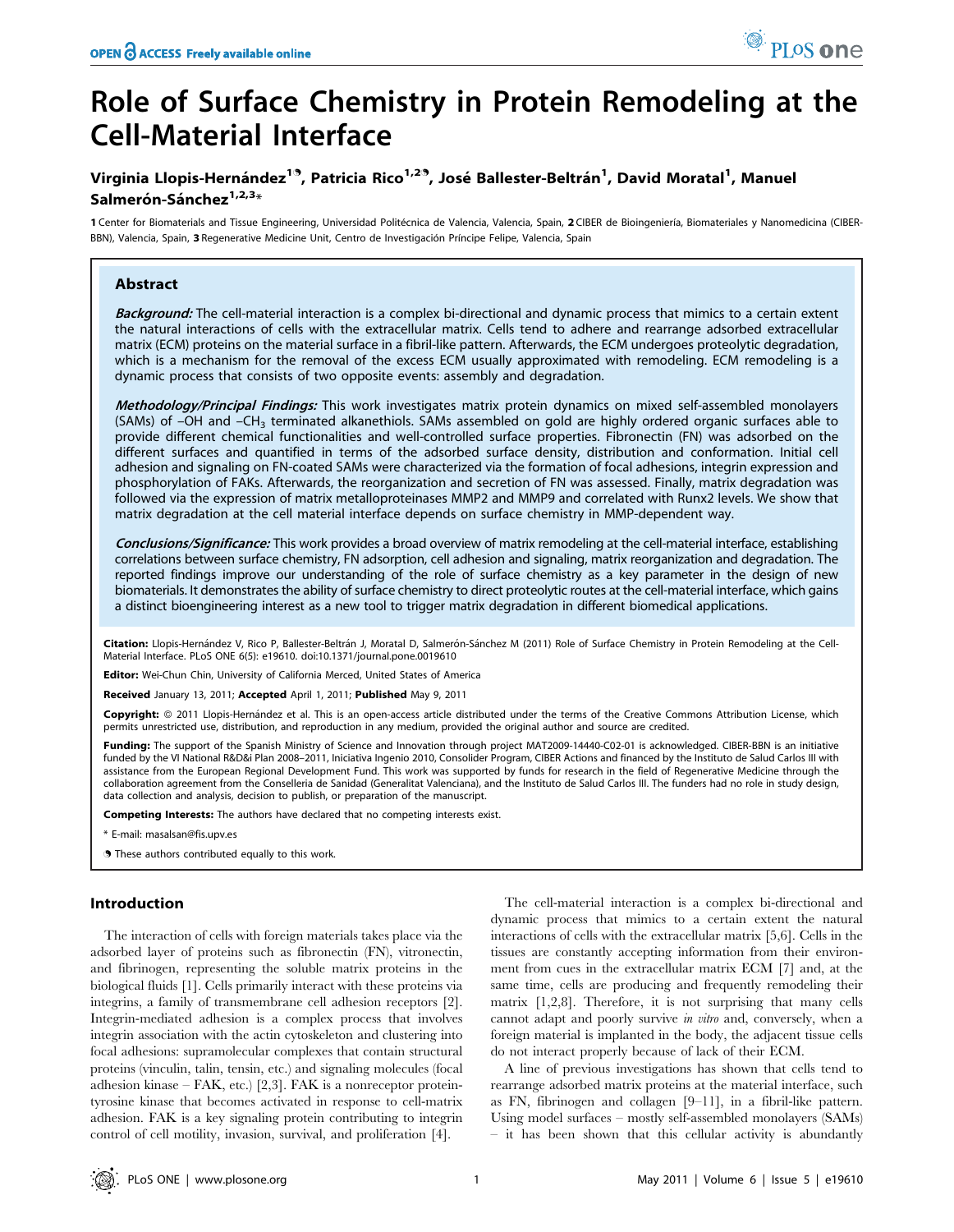dependent on the surface properties of materials, such as wettability [9], surface chemistry and charge [12]. This evidence raises the possibility that tissue compatibility of such materials may be connected with the allowance of cells to remodel surface associated proteins presumably as an attempt to form their own matrix. Much is known about the interactions between different ECM proteins, but surprisingly less is our knowledge about the ECM composition, organization, and stability at the materials interface.

ECM remodeling is a dynamic process which consists of two opposite events: assembly and degradation. These processes are mostly active during development and regeneration of tissues but, when miss-regulated, can contribute to diseases such as atherosclerosis, fibrosis, ischemic injury and cancer [13–16]. The proteolytic cleavage of ECM components represents a main mechanism for ECM degradation and removal [17,18]. The major enzymes that degrade ECM and cell surface associated proteins are matrix metalloproteinases (MMPs). MMPs are a family (24 members) of zinc dependent endopeptidases, which together with adamalysin-related membrane proteinases that contain disintegrin and metalloproteinase domains (ADAMs or MDCs), such as thrombin, tissue plasminogen activator (tPA), urokinase (uPA) and plasmin are involved in the degradation of ECM proteins. MMPs are either secreted or anchored to the cell membrane by a transmembrane domain or by their ability to bind directly uPA receptor (uPAR) and integrin  $\alpha_{\rm v} \beta_3$  [19].

The role of MMPs in both development and diseases has been recently extensively studied and reviewed [20] because it is tightly linked with the mechanisms for tumor invasion and metastasis [18]. Also, MMPs regulate cell behavior through finely tuned and tightly controlled proteolytic processing of a large variety of signaling molecules that can also trigger beneficial effects in disease resolution [21].

This work investigates matrix protein dynamics on FN-coated mixed self-assembled monolayers (SAMs) of  $-OH$  and  $-CH_3$ terminated alkanethiols, which constitute an excellent model to vary surface wettability in a broad range while maintaining controlled and simple surface chemistry. SAMs are model organic surfaces that provide defined chemical functionalities and wellcontrolled surface properties [22,23]. FN adsorption was investigated (adsorbed surface density, distribution and conformation) and correlated to cell behavior. Cell adhesion and signaling on FN-coated SAMs were characterized via the formation of focal adhesions, integrin expression and phosphorylation of FAKs. The reorganization and secretion of FN was linked to the activity of FN after adsorption on the different chemistries. Finally, the expression (gene and protein) of MMP2 and MMP9 metalloproteinases was used to follow matrix degradation. This work provides a broad overview of matrix remodeling at the cell-material interface, establishing correlations between surface chemistry, FN adsorption, cell adhesion and signaling, matrix reorganization and degradation.

# Results

# Fibronectin adsorption

The SAMs prepared in this work have been extensively used and characterized in previous studies making use of XPS, FTIR and ellipsometry [24,25]. As a routine control, we have measured the water contact angle (WCA) to assess that is in accordance with published results. WCA decreases as the fraction of hydroxy groups increases from 115 $^{\circ}$  on the methyl terminated SAM to 20 $^{\circ}$ on the hydroxyl terminated one (Figure 1a).

The surface density of adsorbed FN was quantified by western blot analyzing the amount of protein remaining in the supernatant after adsorption on the material surface. A calibration curve was built loading gels with known amounts of FN and the resulting



Figure 1. Surface wettability and FN adsorption on the CH<sub>3</sub>/OH mixed SAMs. The horizontal axis displays the percentage of OH groups in SAMs. a) Water contact angle on the different SAMs. b) FN surface density after adsorption from a solution of concentration 20 µg/mL. c) Monoclonal antibody binding for HFN7.1 on the different SAMs after FN adsorption from a solution of concentration 20 mg/mL. d) Activity of the adsorbed FN on the different SAMs obtained by normalizing the monoclonal antibody binding for HFN7.1 relative to the FN surface density calculated in b). doi:10.1371/journal.pone.0019610.g001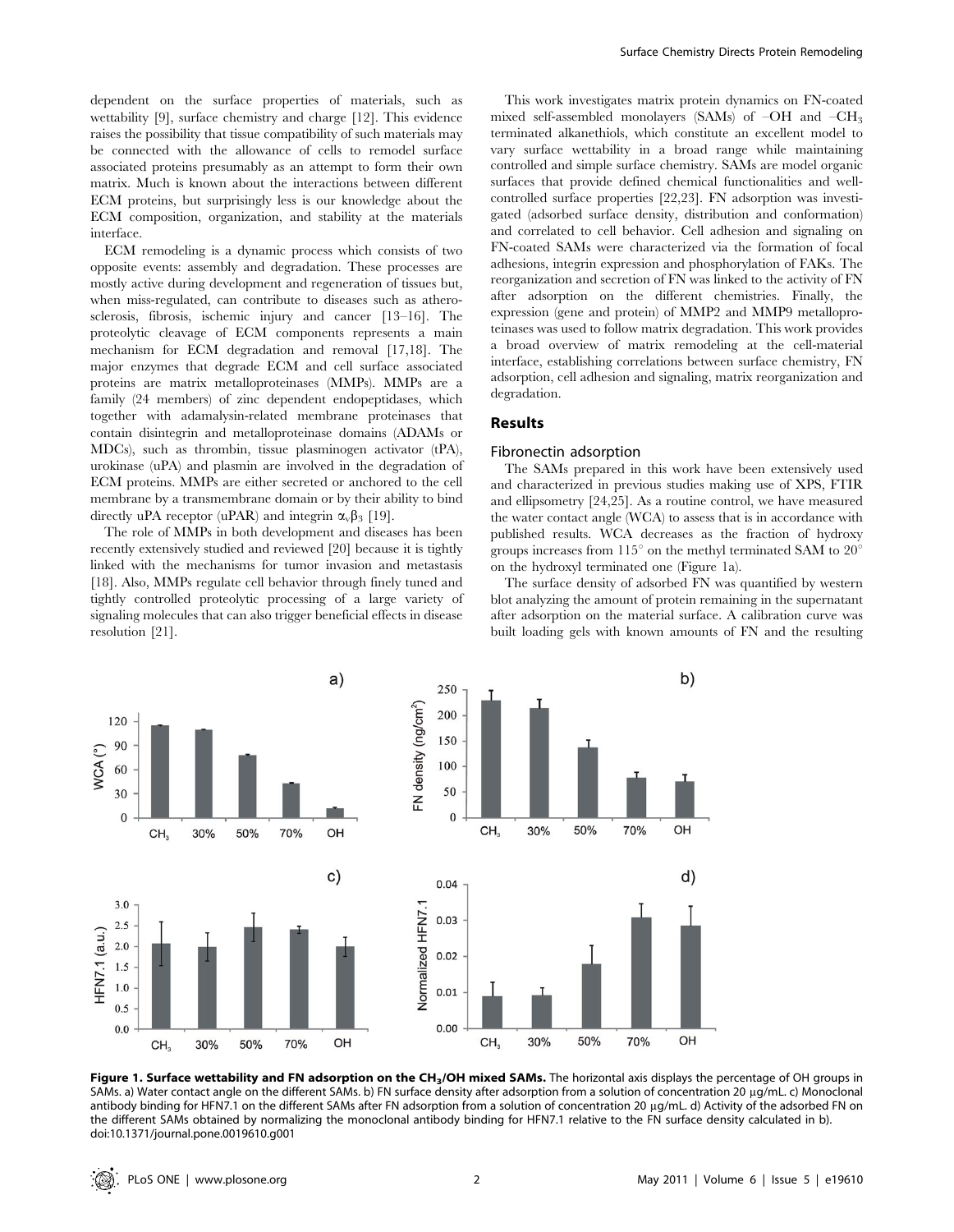bands were quantified by image analysis making use of the Otsu's algorithm to systematically identify the band borders [26]. Each experiment of FN adsorption on SAMs included the loading in the gel of two known amounts of FN (reference points) that correspond to points included in the calibration curve so that the position of the whole calibration curve could be verified for each adsorption experiment [26]. Figure 1b shows the surface density of FN on the different SAMs after adsorption from a solution of concentration  $20 \mu$ g/mL. The amount of adsorbed protein diminishes monotonically as the –OH density increases from 225 ng/cm<sup>2</sup> on the methyl terminated SAM to 50 ng/ $\text{cm}^2$  on the hydroxyl terminated one.

The availability of the cell adhesion domains in the adsorbed FN was evaluated by ELISA with monoclonal antibodies, which is a well established method to probe for structural or conformational changes in adsorbed proteins [27,28]. The antibody used  $(HFN7.1)$  was directed against the flexible linker between the 9<sup>th</sup> and  $10^{th}$  type III repeats of FN [29]. It has been previously demonstrated that HFN7.1 is a receptor-mimetic probe for integrin binding and cell adhesion [29]. HFN7.1 antibody binding is similar on the different SAMs regardless the composition of the surface after FN adsorption from a solution of concentration  $20 \mu$ g/mL (Figure 1c). However, taking into account that the amount of adsorbed FN differs among SAMs, the availability of the HFN7.1 antibody was obtained by normalizing to the total amount of adsorbed FN on each surface (Figure 1d). This magnitude increases as the fraction of hydroxyl groups on the surface does.

The molecular distribution of FN upon adsorption on the different SAMs can be obtained by AFM. Figure 2 shows the organization of FN on three of the surfaces (CH3, OH and the surface with 70% OH, that display qualitatively different WCA) after FN adsorption from solutions of different concentrations. FN fibrils are found on the methyl-terminated SAM after adsorption from a solution of  $2 \mu g/mL$  (average thickness of the fiber is approximately  $13\pm5$  nm), less organized molecules are observed on the 70% OH surface that became isolated globular-like molecules on the hydroxyl terminated SAM (average size of the globular aggregates  $20 \pm 4$  nm). Increasing the concentration of the FN solution results in a dense network-like structure of FN on the methyl terminated surface and large molecular aggregates that cover the whole surface for the more hydrophilic surfaces (Figure 2). Figures S1, S2, S3 show AFM images for FN adsorption on the different substrates at different magnifications for the sake of completeness. The fibrillar nature of the adsorbed FN on the methyl-terminated SAM and the globular distribution on the other two surfaces is clearly grasped from this Figures S1, S2, S3.

#### Cell adhesion and signaling

The organization of proteins involved in the formation of focal adhesion complexes provides an opportunity to learn more about the effectiveness of cell-to-substrate interactions. Figure 3 shows the distribution of vinculin in cells adhering on the different model substrates. Well-defined focal adhesions were found only on the more hydrophilic substrates (OH- terminated and 70% OH). Even if vinculin is expressed also in cells on the more hydrophobic substrates, it is not afterwards organized into focal contacts but randomly distributed throughout the cell. Likewise, the formation of prominent F-actin fibers terminating in well-developed focal adhesion complexes occurs on the hydroxyl-terminated surfaces. More dispersed actin distribution (either lacking stress fiber formation or mostly peripheral staining) is observed as the fraction of OH groups on the surface diminishes (Figure 3).

Focal adhesion kinase (FAK) localizes to focal adhesions to activate multiple signaling pathways that regulate cell migration,



Figure 2. Fibronectin distribution on the different SAMs as observed by the phase magnitude in AFM. The protein was adsorbed for 10 min from different solutions of concentration 20 µg/ mL, 5  $\mu$ g/mL and 2  $\mu$ g/mL. The first row is the SAM surface without any FN at different magnifications:  $5 \mu m$  (a),  $2 \mu m$  (b) and  $1 \mu m$  (c). Arrowheads in f) identify one of the FN fibers assembled on the material surface upon adsorption (fiber diameter  $13±5$  nm), arrows in l) identify globular aggregates of molecular size (diameter  $20 \pm 4$  nm). Images including FN are  $1 \mu m$  side.

doi:10.1371/journal.pone.0019610.g002

survival, proliferation, and differentiation [30–34]. We examined the phosphorylation of Y-397, the autophosphorylation site in FAK and a binding site for Src and PI-3 kinases [35,36]. According to Figure 4 the level of FAK remains constant (both as obtained by analysis of western-blot and PCR bands). By contrast, the ratio between phosphorylated and total FAKs on the different mixed SAMs decreases as the fraction of hydroxyl - terminated groups diminishes (Figure 4c). That is to say, the phosphorylation of specific sites in FAKs depends monotonically on the hydroxyl content of the surface. Likewise, gene expression for FAK as obtained by RT-PCR shows no difference among the different surfaces, while integrin  $(\beta_1)$  gene expression increases as the fraction of OH on the SAMs does (Figure S4).

#### Fibronectin reorganization and secretion

Figure 5 shows the cellular reorganization of adsorbed FN after 2.5 h of culture on the different SAMs. It is observed that cells are able to reorganize FN on the hydroxyl-terminated and the 70%- OH SAMs, as it is shown by movements of the adsorbed FN layer with dark zones in the pericellular area, mostly coincident with focal adhesion plaques. Late FN matrix formation was studied for longer times on the different SAMs (Figure S5). It is observed that matrix production increases as time goes by on every substrate.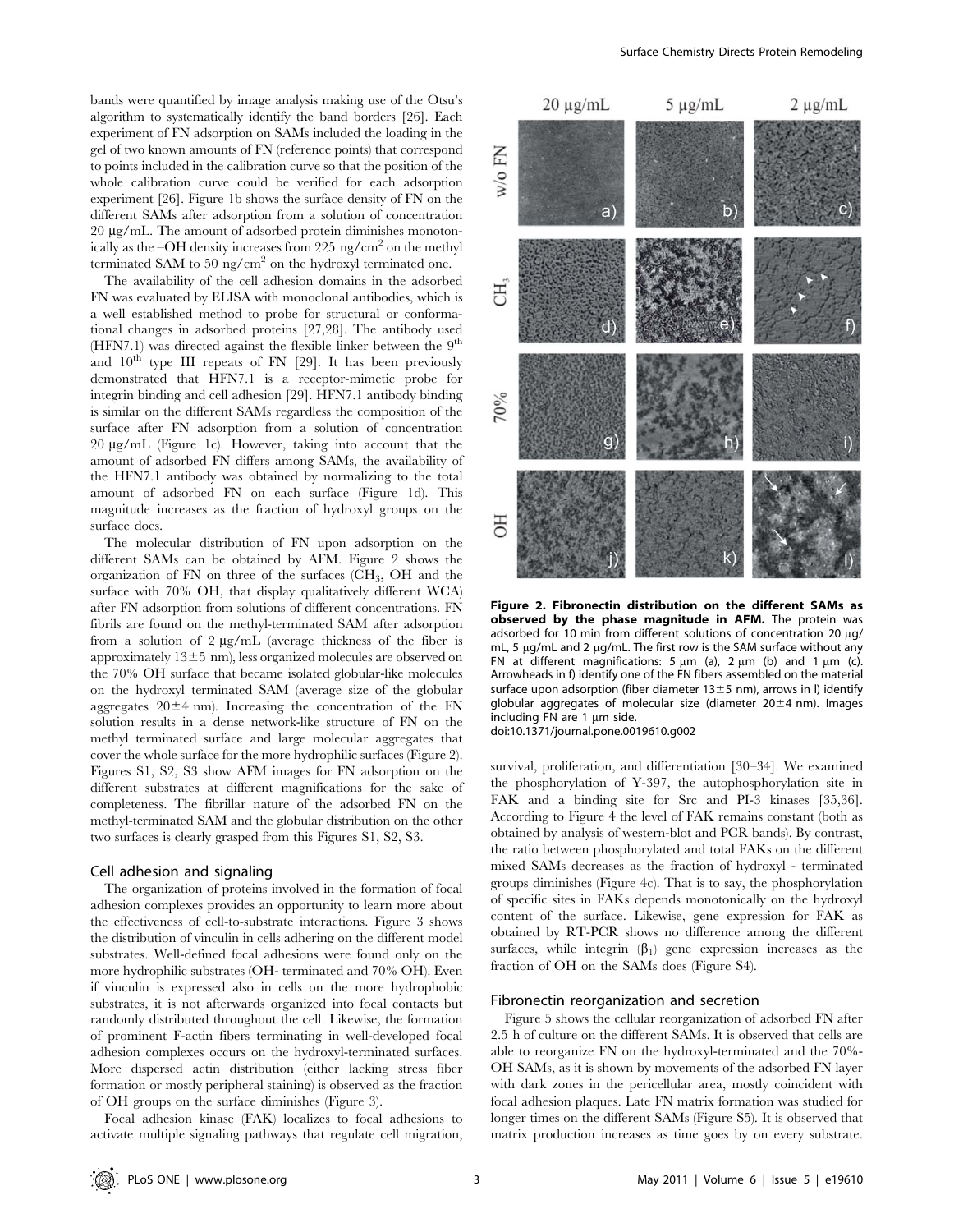

Figure 3. Adhesion of MC3T3-E1 cells after 3 hours on FN coated SAMs. To identify each SAM the percentage of OH groups has been used. First column shows F-actin cytoskeleton, second one the distribution of focal adhesion protein vinculin and its incorporation into focal contact plaques, which is enhanced as the fraction of OH groups increases (see e.g. peripheral organization of well-defined focal contacts in k) and n)). The third column is the superposition of the other two ones. The scale bar in a) is 50  $\mu$ m. doi:10.1371/journal.pone.0019610.g003

However, cells are able to synthesize and deposit FN matrix more abundantly and better organized into fibrillar networks on the hydroxyl terminated and the 70%-OH SAMs surfaces.

#### Matrix degradation

The ability of cells to degrade ECM was investigated by characterizing the expression of two different matrix metalloproteinases (MMPs) and correlated with Runx2 expression. Figure 6 shows characteristic western blot bands for Runx2, MMP2 and MMP9 as well as their relative quantification after 1 day of culture. MMP9 and Runx2 expression increases as the fraction of hydroxyl terminated groups in the surface does. However, MMP2 remain constant regardless the hydroxyl/methyl composition of the material surface.

To gain further insights, we investigated gene expression by RT-PCR (Figure 7). Similar levels of MMP2 are found on the different surfaces. By contrast, MMP9 and Runx2 expressions are highly dependent on surface chemistry and with enhanced level on the hydrophilic surfaces. Further, immunofluorescence was used to spatially locate MMP2 and MMP9 during cell culture (Figure S6).

# **Discussion**

There is a lack of understanding of the cell-material interaction from an integrated point of view that includes the amount and state of the adsorbed layer of proteins on the material surface, cell adhesion - including integrin expression and focal adhesion formation - cell signaling, matrix reorganization, secretion and degradation, i.e. matrix protein dynamics at the cell-material interface. Some efforts have been devoted in the literature to correlate the material surface properties, especially surface chemistry, to protein adsorption and cell adhesion [37–40]. Here we present results that provide a link between surface chemistry and cell-mediated matrix protein remodeling (including reorganization, secretion and degradation) on a family of model surfaces (SAMs) with controlled ratio of methyl/hydroxyl groups. From a mechanistic point of view, it is known that the influence of surface chemistry on cell behavior is a consequence of the intermediate layer of proteins adsorbed on the material surface. That is to say, cells interact with synthetic material surfaces via the previously deposited layer of FN. The sequence of events would be the following: FN is a macromolecule that display a globular conformation in solution; upon adsorption on a particular surface chemistry, interactions between the chemical groups of the surface and the FN domains triggers changes in the conformation of the protein that might lead to complete unfolding and exposure of groups that were hidden in solution. Consequently, the effect of the material surface chemistry is indirectly received by cells via the adsorbed layer of FN.

The amount of adsorbed FN on the mixed CH3/OH surfaces is lower as the fraction of hydroxyl terminated chains increases (Figure 1b). This is in agreement with results obtained on this family of SAMs by radiolabeling the protein [41]. That is to say, it is known that FN is adsorbed in higher amount on hydrophobic (CH3) surfaces than hydrophilic ones (OH) [23]. Our results established the existence of a linear correlation between surface wettability (Figure 1a) and the density of adsorbed FN (Figure 1b) for this family of mixed SAMs. By contrast, the activity of FN after adsorption is higher as the fraction of OH groups on SAMs increased due to the better availability of cell adhesion domains of FN, as it is proved by the HFN7.1 antibody directed to the flexible linker between the  $9<sup>th</sup>$  and  $10<sup>th</sup>$  type III repeats of FN [29]. That the activity of FN upon adsorption on SAMs was greater on OH terminated SAMs than  $CH<sub>3</sub>$  terminated ones was previously assessed [23,42], and our results confirm the finely tuned chemistry-mediated conformation of FN that leads to a monotonically dependence of FN activity on surface composition, as the  $CH<sub>3</sub>/OH$  balance on the surface is altered (Figure 1d). It is known that FN has a compact folded structure in physiological buffer that is stabilized through ionic interactions between arms [43]. FN interactions with chemical groups of the substrate  $(CH<sub>3</sub>)$  give rise to conformational changes in the molecule that must lead to the occlusion of the cell binding domains  $(III_{9-10})$ . It is likely that FN orients at the  $CH<sub>3</sub>$  surface, so that its hydrophobic segments interact with the methyl groups in PEA, maybe throughout the heparin-binding fragment [44]. Different supramolecular organization of the protein at the material interface is also reflected in protein distribution on the material surface, as directly observed with AFM images in Figure 2 and Figures S1, S2, S3: globular aggregates on the hydrophilic surfaces and fibrillar-like structures on the methyl terminated SAMs.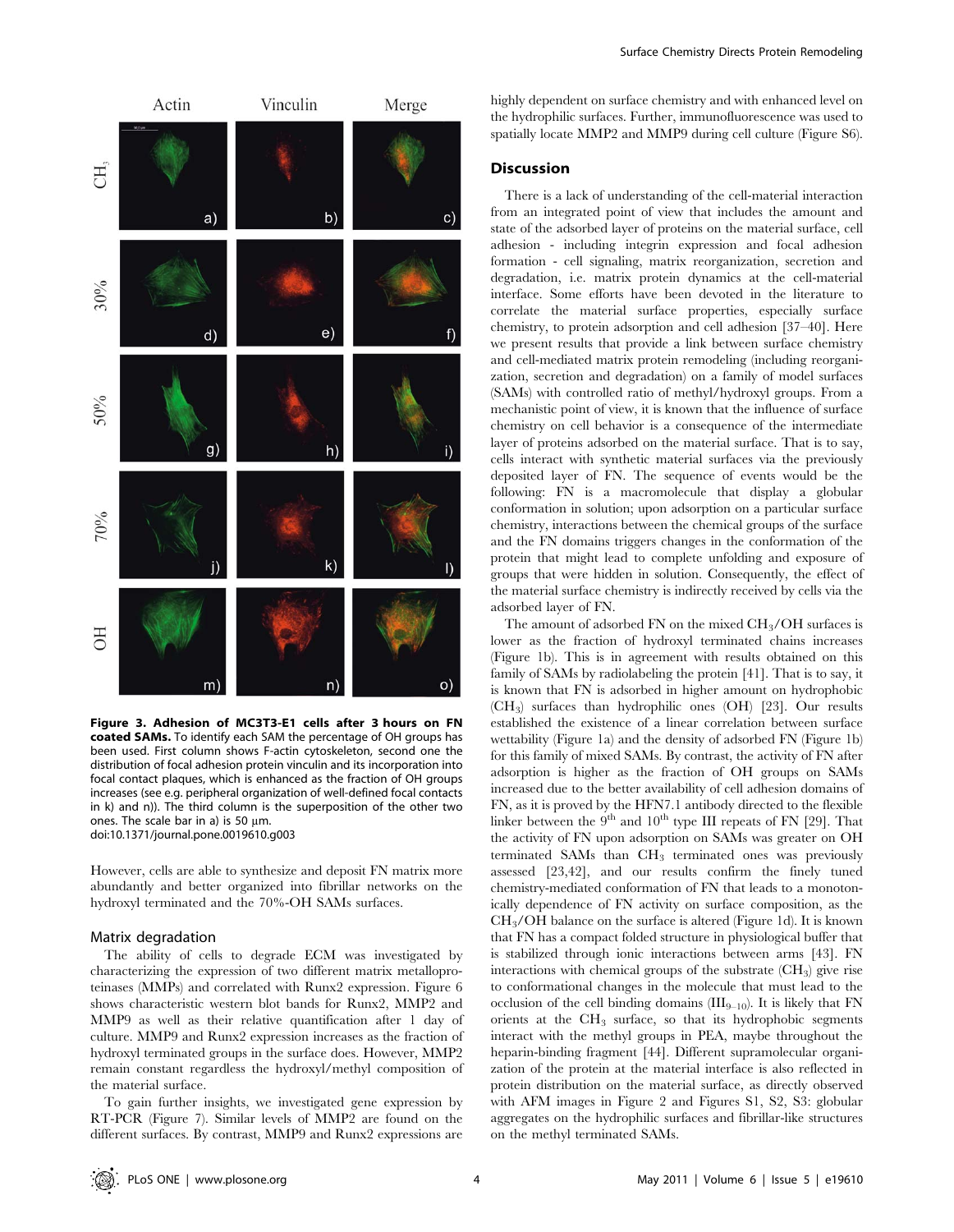

Figure 4. Total FAK expression (protein and gene) and phosphorylation of tyrosine Y-397, the autophosphorylation site in FAK, for MC3T3-E1 cells on FN coated surfaces. SAMs are identified by the percentage of OH groups. a) RT-PCR analysis of FAKs gene expression,  $\beta$ -actin and Gapdh are included as constitutive genes. b) Representative Western blot for total and phophorylated tyrosine residue Y-397 on FAK. c) Quantification of the fraction of phosphorylated FAKs relative to the total FAK expression by image analysis of the western blot bands in b). Error bars represent the standard deviation of three independent experiments; enhanced phosphorylation is obtained as the fraction of OH groups increases. doi:10.1371/journal.pone.0019610.g004

Differences in the availability of FN adhesion domains on the different SAMs influence the initial cell-material interaction, as determined by focal adhesion formation and F-actin cytoskeleton development (Figure 3). Gene expression of  $\beta_1$  integrin subunit increases with the fraction of OH groups in the sample (Figure S4), which leads to the development of vinculin plaques and actin fibers only on those SAMs on which FN adsorption occurs with the most favorable conformation, i.e. on those chemistries with the highest fraction of OH groups (Figure 3). The influence of surface chemistry on FN conformation and cell adhesion has been established for SAMs based on different chemical groups. In

particular, differences in integrin binding and focal adhesion assembly between  $\rm OH$  and  $\rm CH_3$  SAMs most likely resulted from surface chemistry dependent differences in the functional presentation of adsorbed FN, whose major integrin-binding RGD domain is particularly sensitive to the underlying chemistry [41,45]. Likewise, it was previously found that the number of cells on FBS-coated CH3/OH mixed SAMs increases as the fraction of OH groups does; up to 80% OH and then it remains constant [46].

Phosphorylation of FAK has been shown to be sensitive to surface chemistry [45]. In our case, increasing the fraction of



Figure 5. Cellular reorganization of adsorbed FN on the different SAMs after 2.5 h of culture as obtained by immunofluorecence of FN. The red bottom shows FN homogeneously distributed on the material surface. When reorganization of adsorbed FN occurs, black areas (related to the removal of substrate-bound FN) and fibrillar bright areas (as a result of enhanced fluorescence for the incorporation of removed FN into FNfibrils) are observed. Only the cell shadow in observed for low OH contents (CH3 and 30%). The scale bar represents 50  $\mu$ m. doi:10.1371/journal.pone.0019610.g005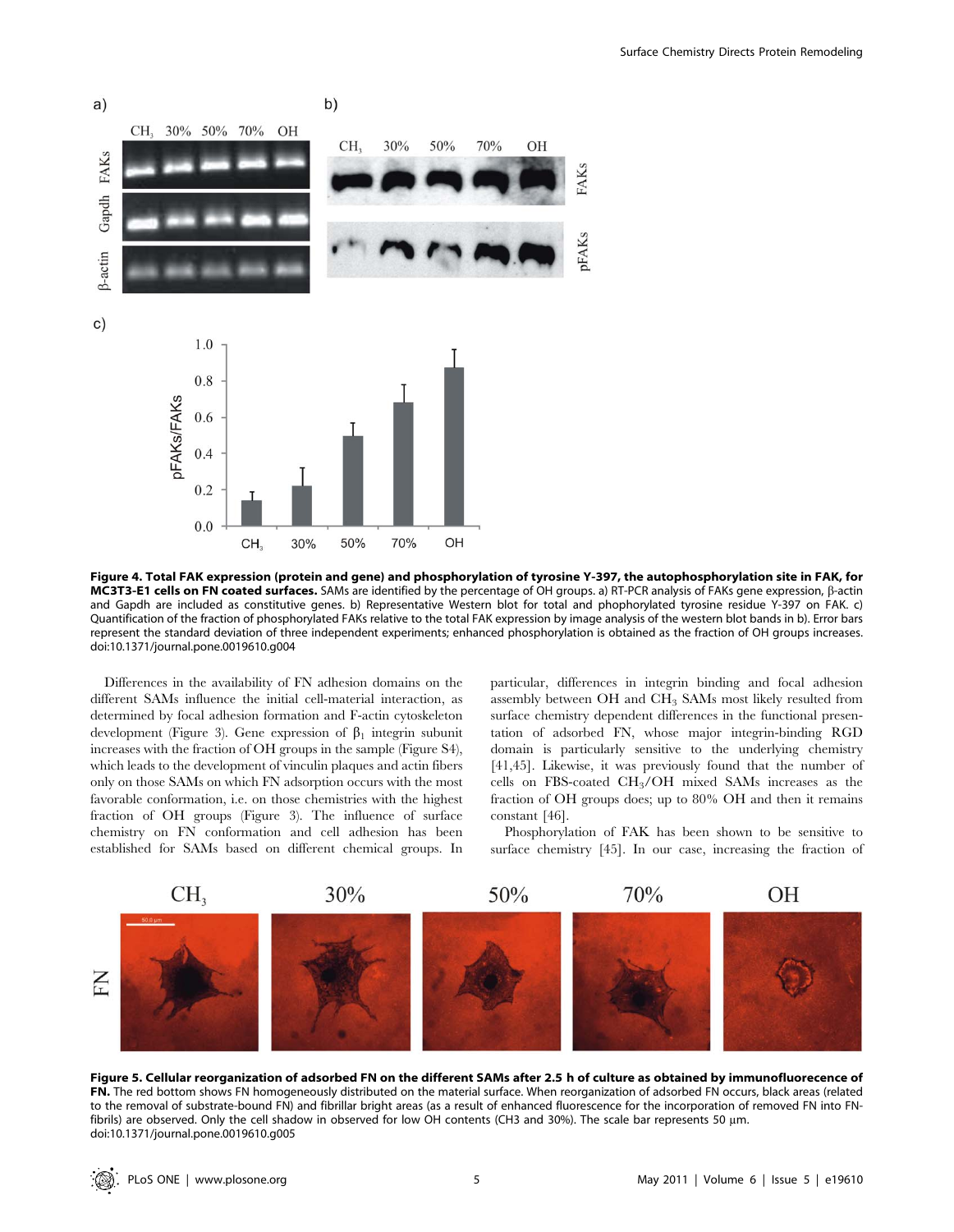

Figure 6. Matrix degradation on the different SAMs quantified by protein expression of matrix metalloproteinases (MMP2, MMP9) and the transcription factor Runx2, which is a target for MMP9. SAMs are identified by the percentage of OH groups. a) Representative Western blot for Runx2, MMP2 and MMP9. b) Quantification of the protein expression by image analysis of the western blot bands. Error bars represent the standard deviation of three independent experiments. doi:10.1371/journal.pone.0019610.g006

hydroxyl groups on the sample leads to similar FAK levels (both for gene and protein expression, Figure 4) but with higher and higher levels of phosphorylation of Y-397, the autophosphorylation site in FAK and a binding site for Src and PI-3 kinases [47], which suggests a stepwise activation of signaling cascades as a function of hydroxyl groups on the surface increases. That is to say, activation of signaling pathways is directly related to integrin binding and focal adhesion formation, which are regulated by the availability of binding domains in FN upon adsorption on different chemistries (Figures 1, 2, 3). It has been demonstrated that FAK regulates cell adhesion strengthening via integrin activation and binding [48]. Moreover, our results are consistent with the role Y-



Figure 7. Matrix degradation on the different SAMs quantified by gene expression of matrix metalloproteinases (MMP2, MMP9) and the transcription factor Runx2, which is a target for MMP9. SAMs are identified by the percentage of OH groups. a) Representative RT-PCR bands for Runx2, MMP2 and MMP9; Gapdh and  $\beta$ -actin have been included as constitutive genes. b) Quantification of gene expression by image analysis of RT-PCR bands. The intensity of each band was referred to the level of Gapdh on the same sample. Error bars represent the standard deviation of three independent experiments. doi:10.1371/journal.pone.0019610.g007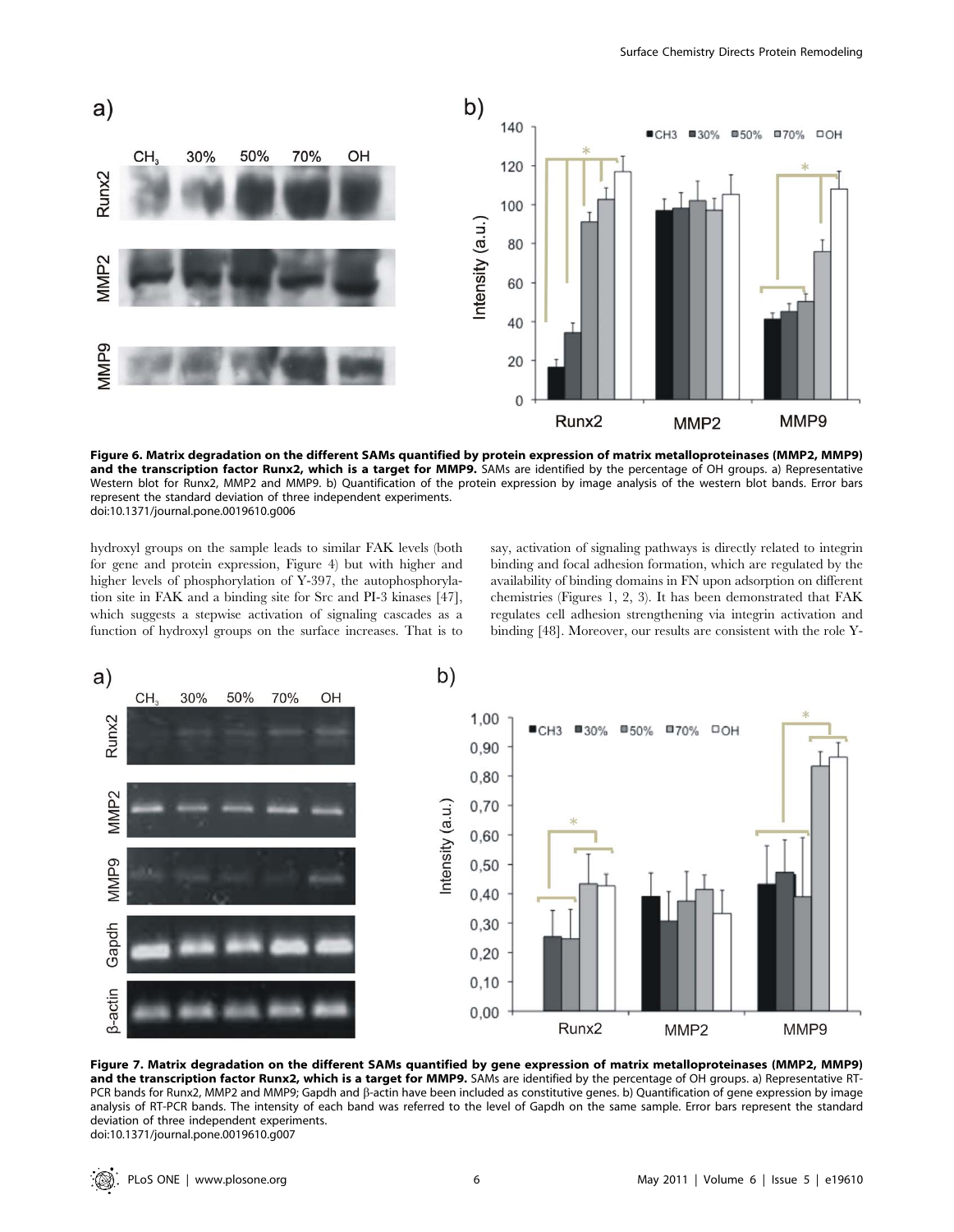397 autophosphorylation site plays in adhesion strengthening and integrin binding rate. Mutation or blocking of the Y-397 autophosphorylation site blocked FAK-mediated adhesive responses, cell migration and spreading [48–51].

After initial cell adhesion, cells tend to reorganize the adsorbed layer of proteins at the material interface before secreting their own matrix. In this way, FN synthesized by cells assembles into a network of fibrils. During this assembly, however, FN needs to undergo distinct conformational changes, which on adsorption to the substrate can be limited. This may explain why materials surfaces affect FN matrix formation [52,53]. After 2.5 h, cells are able to reorganize the adsorbed layer of FN on the most hydrophilic surfaces (Figure 5) and this ability decreases as the fraction of  $CH<sub>3</sub>$  groups on the surface increases. It has been suggested that the ability of cells to reorganize the adsorbed layer of proteins at the material interface must be a consequence of the strength of interaction between the ECM proteins and the material surface, e.g. materials that bind proteins loosely will support the organization of a provisional ECM [11,52–55]. However, additional reasons must be considered when seeking the molecular origin of this fact, which must also be a consequence of the following sequence of events: i) the availability of cell adhesion domains after FN adsorption on the SAM surface is higher in the samples with higher OH content (Figure 1); ii) integrin expression and focal adhesion formation is enhanced on the more hydrophilic surfaces (Figure 3, Figure S4); iii) phosphorylation of FAK is enhanced on the SAMs with higher OH contents (Figure 4). To reorganize the adsorbed layers of proteins, cells must develop mechanical forces on the substrate through a contractile mechanism. Contractility results from dynamic interactions between actin filaments and myosin, which are regulated via phosphorylation of myosin light chain (MLC). Rho GTPases control the formation of stress fibers and focal adhesion assembly by modulating MLC phosphorylation and generating actinmyosin contractility [56]. It is well known that inhibitors of contractility also down-regulated tyrosine phosphorylation of FAK [57–59]; more recently it has been shown that contractilitymediated cell forces also require FAK phosphorylation [60], a fact that supports our reorganization patterns in dependence of the fraction of OH groups: FN is better reorganized on those substrates on which FAK phosphorylation occurs more efficiently (Figures 4, 5).

The dynamics of FN secretion and formation of a fibrillar matrix (late matrix) occurs preferentially on the samples with the higher contents of OH groups (Figure S5); see e.g. the 70%-OH SAM in Figure S5, where the presence of defined FN fibrils of higher fluorescence intensity can be observed. SAMs that promote FN secretion are precisely the substrates on which FN reorganization takes place more intensively (Figure 5). These results support the hypothesis that late matrix formation is in need not only of cell adhesion on the substrate, but some cell movements, in the range of the size of the focal adhesion plaques, must take place so matrix deposition occurs normally [61]. Late matrix formation has been related to the ability of cells to rearrange the initially adsorbed protein layer, especially when comparing cell adhesion on hydrophilic and hydrophobic substrates [52–54].

Except organization, the ECM undergoes proteolytic degradation, which is a mechanism for the removal of the excess ECM usually approximated with remodeling. Matrix remodeling is a subject of an extensive biomedical research, but how it relates to the biocompatibility of materials remains unclear. The importance of the proteolytic activity of cells has been already considered in the design of biomaterials by incorporating MMP sensitive sequences, which have shown to be mandatory in tissue

regeneration in 3D, including cell proliferation, migration and angiogenesis [62–65]. Nevertheless, the effect of material chemistry on the proteolytic activity of cells has not been addressed so far.

Expressions of MMP2 and MMP9 have been observed in MC3T3-E1 cells cultured on tissue culture polystyrene dishes [66]. Our results show that the activation of proteolytic routes in these cells is an MMP-dependent phenomenon sensitive to surface chemistry. MMP2 has FN type II repeats inserted into the catalytic domain [67] and it has been found to cleavage FN and vitronectin into small fragments in vivo, which leads to increased cell adhesion and migration [67,68]. In this sense, MMP2 expression was constant on every FN-coated surface, regardless the underlying chemistry (Figure 6, 7). By contrast, MMP9 expression increases as the fraction of OH groups in the sample does (Figures 6, 7), which suggests a direct relationship between FN activity at the cellmaterial interface and MMP9 expression, as a consequence of a sequence of events that include integrin expression (Figure S4), focal adhesion formation (Figure 3), matrix reorganization (Figure 5) and FAK phosphorylation (Figure 4). While mechanical strain is known to be able to enhance MMP expression [69], only a few examples in the literature have related the use of synthetic materials on the transcription and activity of MMPs [70–73], which we make explicit here by using SAMs with controlled ratio of methyl/hydroxyl groups.

Runx2 is a key transcription factor in regulation of bone development and osteoblast differentiation. The consequence of interfering with endogenous Runx2 is a defect in normal osteoblast development or function [73]. It has been reported a direct relationship between MMP activity and osteblasts markers [74]. In this sense, MMP9 is a direct target of Runx2 in bone tissue, suggesting a regulatory link between Runx2, the expression of MMP9, and cell migration [75,76]. Figures 6 and 7 also suggest a correlation between Runx2 and MMP9 activation on every surface chemistry. That is to say, Figures 6 and 7 show that both protein and gene expression levels of Runx2 and MMP9 are directly correlated, with low values on the  $CH<sub>3</sub>$ -rich SAMs, that increases as the OH content in the surface does. This result supports the idea that surface chemistry-mediated activation of MMP9 occurs in a physiological-like way, as its activation at the cell-material interface involves also the upregulation of its direct target Runx2, as occurs in vivo.

Overall, surface chemistry modulates FN dynamics at the cellmaterial interface. The ratio CH3/OH in mixed SAMs modulates FN adsorption (in terms of the adsorbed density and conformation), cell adhesion (integrin expression and focal adhesion formation), matrix reorganization and secretion. Further, our results demonstrate that surface chemistry is an external parameter able to trigger proteolytic routes in cells in an MMP-dependent manner. Our results demonstrate the ability of synthetic biomaterials as new tools to direct matrix degradation, which must provide the field with new strategies to investigate fundamental aspects of the phenomenon, as well as the inclusion of parameters to take into account during the design of scaffolds for regenerative medicine, aiming at controlling matrix protein dynamics at the cell-material interface.

# Materials and Methods

# Preparation of SAMs

SAM surfaces were prepared and characterized as described elsewhere [23] from alkanethiols 1-dodecanethiol  $(HS-CH<sub>2</sub>)<sub>11</sub>$ - $CH<sub>3</sub>$ ), 11-mercapto-1-undecanol (HS- $(CH<sub>2</sub>)<sub>11</sub>$ -OH) (Sigma). Aucoated glass coverslips (Fisher Scientific) were prepared by deposition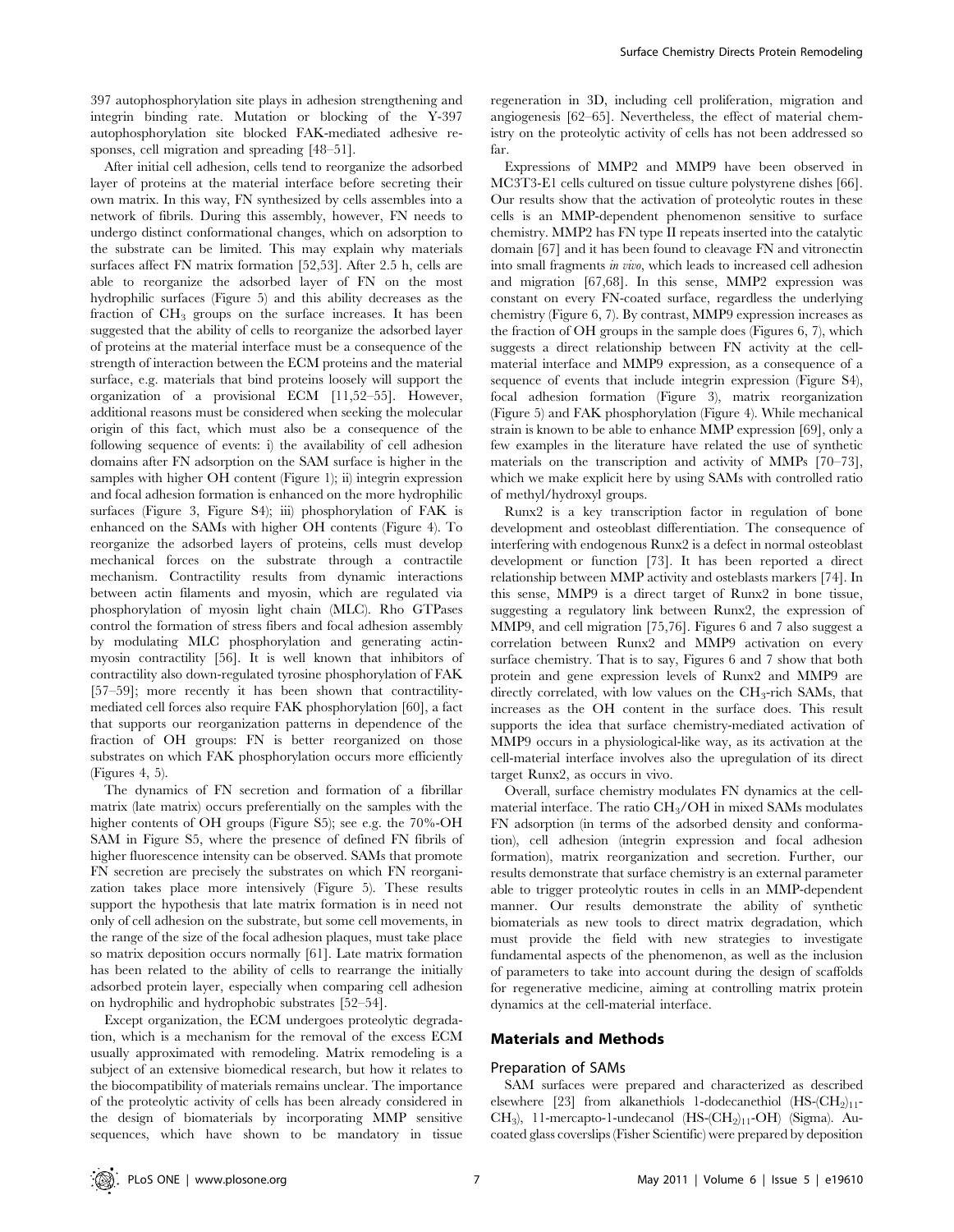of thin films of Ti (150 Å) followed by Au (150 Å) using a high vacuum evaporator (Polaron E6100) at a deposition rate of  $2 \text{ Å/s}$ and a chamber base-pressure of  $2.10^{-6}$  Torr. Glass coverslips were cleaned with 70%  $H_2SO_4$  and 30%  $H_2O_2$  at room temperature for 1 h, rinsed with deionized H2O, rinsed with 95% ethanol, and dried under a stream of  $N_2$  prior to metal deposition.

Freshly prepared Au-coated surfaces were immersed in alkanethiol solutions (1 mM in absolute ethanol) with different ratios  $\rm (CH_{3}/OH)$ , and SAMs were allowed to assemble overnight. SAMs were rinsed in 95% ethanol, dried under  $N_2$  and allowed to equilibrate in DPBS prior to incubation in FN solutions. Surfaces were validated by water contact angle measurements (Dataphysics OCA).

#### Atomic force microscopy, AFM

AFM experiments were performed using a Multimode AFM equipped with NanoScope IIIa controller from Veeco (Manchester, UK) operating in tapping mode in air; the Nanoscope 5.30r2 software version was used. Si-cantilevers from Veeco (Manchester, UK) were used with force constant of 2.8 N/m and resonance frequency of 75 kHz. The phase signal was set to zero at a frequency 5–10% lower than the resonance one. Drive amplitude was 600 mV and the amplitude setpoint  $A_{sb}$  was 1.8 V. The ratio between the amplitude setpoint and the free amplitude  $A_{sb}/A_0$  was kept equal to 0.8.

#### Protein adsorption

FN from human plasma (Sigma) was adsorbed from solutions of concentrations of 2, 5 and 20  $\mu$ g/mL in PBS. After adsorption, samples were rinsed in PBS to eliminate the non-adsorbed protein. AFM was performed in the tapping mode immediately after sample preparation.

Separation of FN adsorbed on different samples was performed using 5%-SDS PAGE and denaturing standard conditions as described elsewhere [26]. Proteins were transferred to a PVDF membrane (GE Healthcare) using a semidry transfer cell system (Biorad), and blocked by immersion in 5% skimmed milk in PBS. The blot was incubated with rabbit anti-human FN polyclonal antibody (Sigma, 1:500) in PBS/0.1% Tween-20/2% skimmed milk for 1 h at room temperature and washed with PBS/0.1% Tween-20. The blot was subsequently incubated in HRPconjugated secondary antibody (GE Healthcare) diluted 1:20000 in PBS/0.1% Tween-20/2% skimmed milk. The enhanced chemiluminescence detection system (GE Healthcare) was used prior to exposing the blot to X-ray. Image analysis of the western bands was done using in house software [26].

# Antibody assay for FN conformation

After FN adsorption, surfaces were rinsed in PBS and blocked in 1% BSA/DPBS. Primary monoclonal antibody HFN7.1 (Developmental Hybridoma, Inc., Iowa City, IA) directed against the flexible linker between the  $9<sup>th</sup>$  and  $10<sup>th</sup>$  type III repeat was used. Substrates were incubated in primary antibody (1:4000) for 1 h at  $37^{\circ}$ C. After washing (0.5% Tween 20/DPBS), substrates were incubated in alkaline phosphatase conjugated secondary antibody (1:5000) for 1 h at  $37^{\circ}$ C and incubated in 4-methylumbelliferyl phosphate (4-MUP) (Sigma) for  $45$  min at  $37^{\circ}$ C. Reaction products were quantified using a fluorescence plate reader (Victor III, PerkinElmer) at 365 m /465 nm.

#### Cell culture

MC3T3-E1 cells were obtained from the RIKEN Cell Bank (Japan). Prior to seeding on FN-coated substrates, cells were maintained in DMEM medium supplemented with 10% foetal bovine serum and 1% penicillin-streptomycin and passaged twice a week using standard procedures. Sample disks placed in a 24 well tissue culture plate were coated with a solution of  $FN$  20  $\mu$ g/ mL. Then,  $3 \cdot 10^3$  cells per substrate were seeded and maintained at  $37^{\circ}$ C in a humidified atmosphere under 5% CO<sub>2</sub> for 3 h. Each experiment was performed in triplicate.

#### Immunofluorescence (FAKs, MMP, FN)

After 3 h of culture, MC3T3-E1 cells were washed in DPBS (Gibco) and fixed in 10% formalin solution (Sigma) at  $4^{\circ}$ C. Cells were incubated with permeabilizing buffer (103 g/L sucrose, 2.92 g/L NaCl, 0.6 g/L MgCl2, 4.76 g/L HEPES buffer, 5 mL/ L Triton X-100, pH 7.2) for 5 min, blocked in 1% BSA/DPBS and incubated with primary antibody against vinculin (Sigma, 1:400), MMP2 (abcam, 2 µg/mL;) or MMP9 (abcam, 1:100). Samples were then rinsed in 0.5% Tween-20/DPBS. Cy3 conjugated secondary antibody in 1% BSA/DPBS (Invitrogen) and BODIPY FL phallacidin (Invitrogen) were used. Finally, samples were washed and mounted in Vectashield containing DAPI (Vector Laboratories). A Leica DM6000B fluorescent microscope was used for cellular imaging.

The ability of cells to reorganize adsorbed FN (i.e., early matrix) was monitored by coating all samples with  $20 \mu g/mL$  solution prior seeding in serum containing medium. The evolution of FN in the ECM was followed by immunofluorescence after different culture times and following the same procedure as described before. Samples were incubated with anti-FN antibody (1:400, Sigma) and Cy3-conjugated secondary antibody before washed and mounted with Vectashield containing DAPI.

#### Protein expression analysis

Total protein extraction was performed lysing the cells with RIPA buffer (50 mM Tris-HCl pH 7.4, 1% nonidet p-40, 0.25% Na-deoxycholate, 150 mM NaCl and 1 mM EDTA) supplemented with protease inhibitor cocktail tablets (Roche). The lysates were concentrated with Microcon YM-30 Centrifugal Filters units (Millipore) and separated in 7%–10%-SDS PAGE under denaturing conditions. To analyze the different expression patterns of FAKs, p-FAKs, MMPs and Runx2 a conventional Western blot procedure was done as previously described. The blots were

Table 1. Primer sequences used in gene expression analysis.

| Gen                 | Sequence (5'-3')                | <b>References</b> |
|---------------------|---------------------------------|-------------------|
| $\beta$ -actin F    | <b>TTCTACAATGAGCTGCGTGTG</b>    | M 007393.3        |
| $\beta$ -actin R    | GGGGTGTTGAAGGTCTAAA             |                   |
| Gapdh F             | GTGTGAACGGATTTGGCCGT            | NM 008084.2       |
| Gadph R             | <b>TTGATGTTAGTGGGGTCTCG</b>     |                   |
| $\beta$ integrin F  | GGAGGAATGTAACACGACTG            | [77]              |
| $\beta$ integrin R  | <b>TGCCCACTGCTGACTTAGGAATC</b>  |                   |
| <b>FAK F</b>        | GGAGTTTTCAGGGTCCGACTG           | $[77]$            |
| <b>FAK R</b>        | <b>CATTTTCATATACCTTGTCATTGG</b> |                   |
| Runx <sub>2</sub> F | GTGCTCTAACCACAGTCCATGCAG        | NM 001146038.1    |
| Runx <sub>2</sub> R | GTCGGTGCGGACCAGTTCGG            |                   |
| MMP <sub>2</sub> F  | TGGTGTGGCACCACCGAGGA            | NM 008610.2       |
| MMP <sub>2</sub> R  | GCATCGGGGGAGGGCCCATA            |                   |
| MMP9 F              | AGCACGGCAACGGAGAAGGC            | NM 013599.2       |
| MMP9 R              | AGCCCAGTGCATGGCCGAAC            |                   |

doi:10.1371/journal.pone.0019610.t001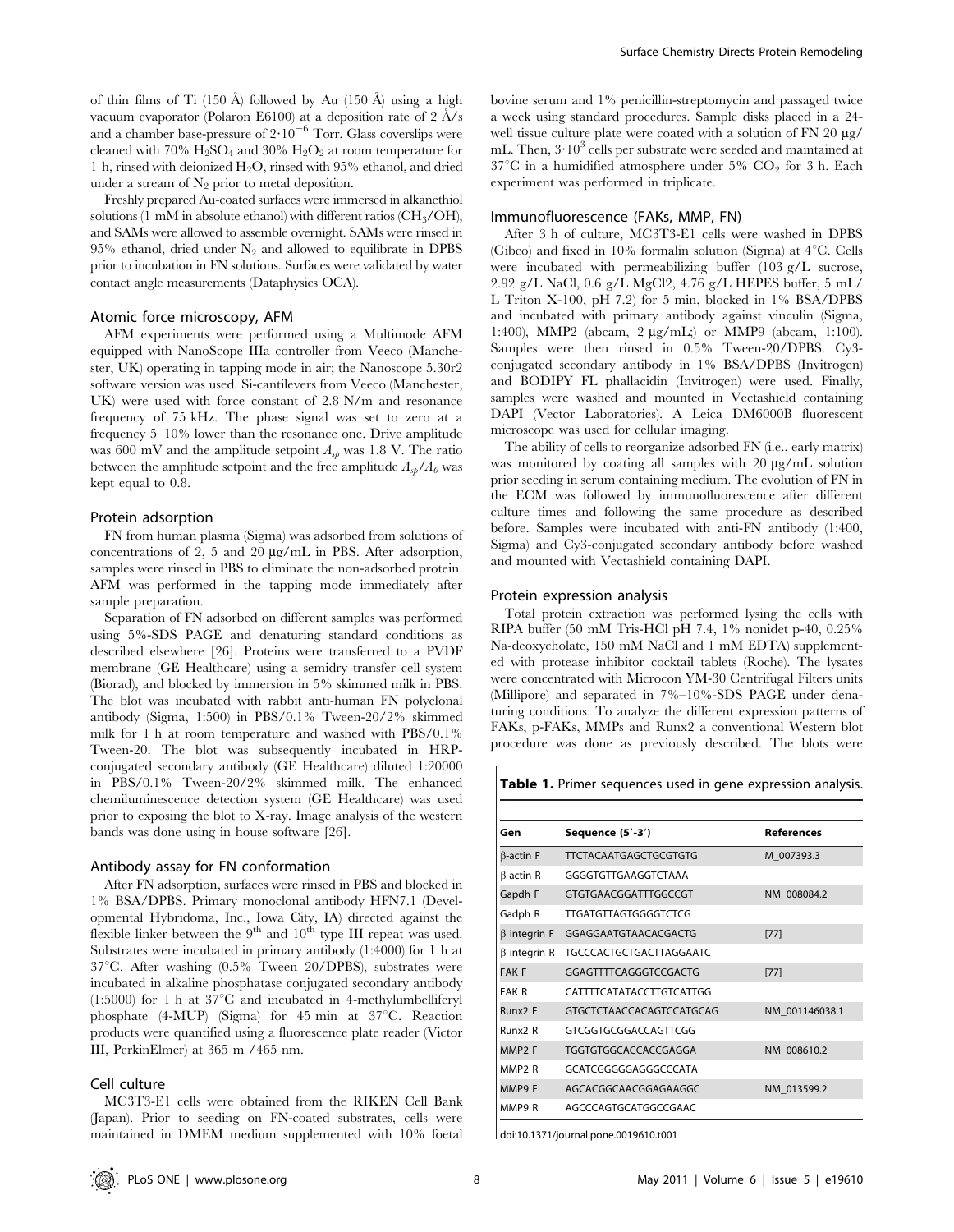incubated separately with primary antibody against FAK (abcam, 400 ng/ml), pFAKs (abcam, 1 mg/mL), MMP2, MMP9 and Runx2 (abcam,  $1 \mu g/mL$ ). In all cases the secondary antibody was HRP linked and the dilutions used were: 1:50000 for FAKs, 1:10000 for p-FAKs and 1:20000 for MMP2, MMP9 and Runx2.

The Supersignal West Femto Maximum Sensitivity Substrate (Pierce) was used prior to exposing the blot to X-ray film.

#### Gene expression analysis

Gene expression (mRNA) of  $\beta_1$  integrin, Runx2, FAKs, MMP2 and MMP9 was analyzed after 24 h of culture. Total RNA was extracted from cells using RNAeasy Mini Kit (Qiagen). The quantity and integrity of the RNA was measured with NanoDrop (ThermoScientific) and used 3 mg RNA as template for Super-Script III RT (Invitrogen) and oligo( $dT$ <sub>12–18</sub> (Invitrogen) as specific primer for amplification of mRNA. PCR reactions were performed with Ampli Taq Gold 360 DNA polymerase (Invitrogen). The oligonucleotides sequence used for PCR reactions are listed in Table 1. All reactions were done at least per triplicate and RNA template was obtained from independent experiments.

#### Statistical analysis

All experiments were performed at least three times in triplicate unless otherwise noted. Data are reported as mean  $\pm$  standard error. Results were analyzed by one-way ANOVA using SYSTAT 8.0 (SPSS). If treatment level differences were determined to be significant, pair-wise comparisons were performed using a Tukey post hoc test. A 95% confidence level was considered significant.

#### Supporting Information

Figure S1 Fibronectin distribution on the different substrates as observed by the phase magnitude in AFM at different magnifications. The protein was adsorbed for 10 min from a solution of concentration 20  $\mu$ g/mL.

(PDF)

Figure S2 Fibronectin distribution on the different substrates as observed by the phase magnitude in AFM at different magnifications. The protein was adsorbed for 10 min from a solution of concentration  $5 \mu g/mL$ .

(PDF)

# References

- 1. Grinnell F (1986) Focal adhesion sites and the removal of substratum-bound fibronectin. J Cell Biol 103: 2697–2706.
- 2. Hynes RO (2002) Integrins: bidirectional, allosteric signaling machines. Cell 110: 673–687.
- 3. García AJ (2005) Get a grip: integrins in cell-biomaterial interactions. Biomaterials 26: 7525–7529.
- 4. Mitra S, Hanson D, Schlaepfer D (2005) Focal adhesion kinase: in command and control of cell motility. Nature Reviews Molecular Cell Biology 5: 56–68.
- 5. Spie J (2002) Tissue engineering and reparative medicine. Ann NY Acad Sci 961: 1–9.
- 6. Griffin L, Naughton G (2002) Tissue engineering Current challenges and expanding opportunities. Science 259: 1009–1014.
- 7. Altankov G, Groth T (1994) Reorganization of substratum-bound fibronectin on hydrophilic and hydrophobic materials is related to biocompatibility. J Mater Sci Mater M 5: 732–737.
- 8. Avnur Z, Geiger B (1981) The removal of extracellular fibronectin from areas of cell-substrate contact. Cell 25: 121–132.
- 9. Altankov G, Groth T, Krasteva N, Albrecht W, Paul D (1997) Morphological evidence for different fibronectin receptor organization and function during fibroblast adhesion on hydrophilic and hydrophobic glass substrata. J Biomat Sci Polym E 8: 721–740.
- 10. Tzoneva R, Groth T, Altankov G, Paul D (2002) Remodeling of fibrinogen by endothelial cells in dependence of fibronectin matrix assembly. Effect of substratum wettability. J Mater Sci Mater M 13: 1235–1244.

Figure S3 Fibronectin distribution on the different substrates as observed by the phase magnitude in AFM at different magnifications. The protein was adsorbed for 10 min from a solution of concentration  $2 \mu g/mL$ .

(PDF)

**Figure S4**  $\beta_1$  integrin expression increases with the percentage of OH groups in SAMs. A) Representative bands for gene expression (RT-PCR) of integrin  $\beta_1$ . B) Image quantification of RT-PCR bands on the different surfaces. (PDF)

Figure S5 Cellular reorganization of adsorbed FN and synthesized FN fibrils on the different surfaces after 2.5 h, 5 h, 1 d and 3 d of culture. The technique employed in these figures is immunofluorescence with anti-FN antibody. It is shown the adsorbed FN on the material surface (red bottom) and the way cells rearrange this layer of FN resulting in black-dark areas as well as enhanced intensity of the fluorescence as a consequence of the formation of FN fibrils by cells. It is shown a broad cell population (20–30 cells per image) after different culture times, so that not only FN reorganization is observed but also FN secretion can be accounted for. The adsorbed FN (red bottom) superimposed with cell-secreted FN fibrils on some SAMS (e.g. 70%). (PDF)

Figure S6 Immunofluorescence for matrix metalloproteinases MMP2 and MMP9 after 1 day of culture on the FN-coated SAMs (identified by the percentage of OH groups). Fluorescence distribution and intensity is in agreement with protein expression displayed in Figure 6. The corresponding image for F-actin is also included for the sake of cell identification. The scale bar is 50  $\mu$ m. (PDF)

# Acknowledgments

AFM was performed under the technical guidance of the Microscopy Service at the Universidad Politécnica de Valencia, whose advice is greatly appreciated.

#### Author Contributions

Conceived and designed the experiments: PR MS-S. Performed the experiments: VL-H PR JB-B MS-S. Analyzed the data: VL-H PR JB-B MS-S. Contributed reagents/materials/analysis tools: DM. Wrote the paper: VL-H PR MS-S.

- 11. Altankov G, Groth T (2006) Fibronectin matrix formation and the biocompatibility of materials. J Mater Sci Mater M 7: 425–429.
- 12. Pompe T, Keller K, Mitdank C, Werner C (2005) Fibronectin fibril pattern displays the force balance of cell-matrix adhesion. Eur Biophys J 34: 1049–1056.
- 13. Heyman S, Pauschinger M, De Plama A, Kollwellis-Opara A, Rutschow S, et al. (2006) Inhibition of urokinase type plasminogen activator or matrix metalloproteinases prevents cardiac injury and dysfunction during viral myocarditis. Circulation 114: 565–573.
- 14. Holmbeck K, Bianco P, Caterina S, et al. (1999) MT1 MMP deficient mice develop dwarfism, osteopenia, arthritis and connective tissue disease due to unadequate collagen turnover. Cell 99: 81–92.
- 15. Reisenawer A, Eickelberg O, Wille A, Heimburg A, Reinhold A, et al. (2007) Increased carcinogenic potential of myeloid tumor cells induced by aberrant TGF-beta-signaling of cathepsin B. Biol Chem 288: 639–650.
- 16. Carino AC, Engelholm LH, Yamada SS, Holmbeck K, Lund LR, et al. (2005) Intracellular collagen degradation mediated ny uPAR/Endo 180 is a major pathway of extracellular matrix turnover during malignancy. J Cell Biol 169: 977–985.
- 17. Koblinski J, Ahram M, Sloane BF (2000) Unraveling the role of proteases in cancer. Clin Chem Acta 291: 113–135.
- 18. Mohamed M, Sloane BF (2006) Cysteine cathepsins: multifunctional enzymes in cancer. Nat Rev Cancer 6: 764–775.
- 19. Buck MR, Karustic DG, Day NA, Honn KV, Sloane BF (1992) Degradation of extracellular matrix proteins by human cathepsin B from normal and tumour tissues. Biochem J 282: 273–278.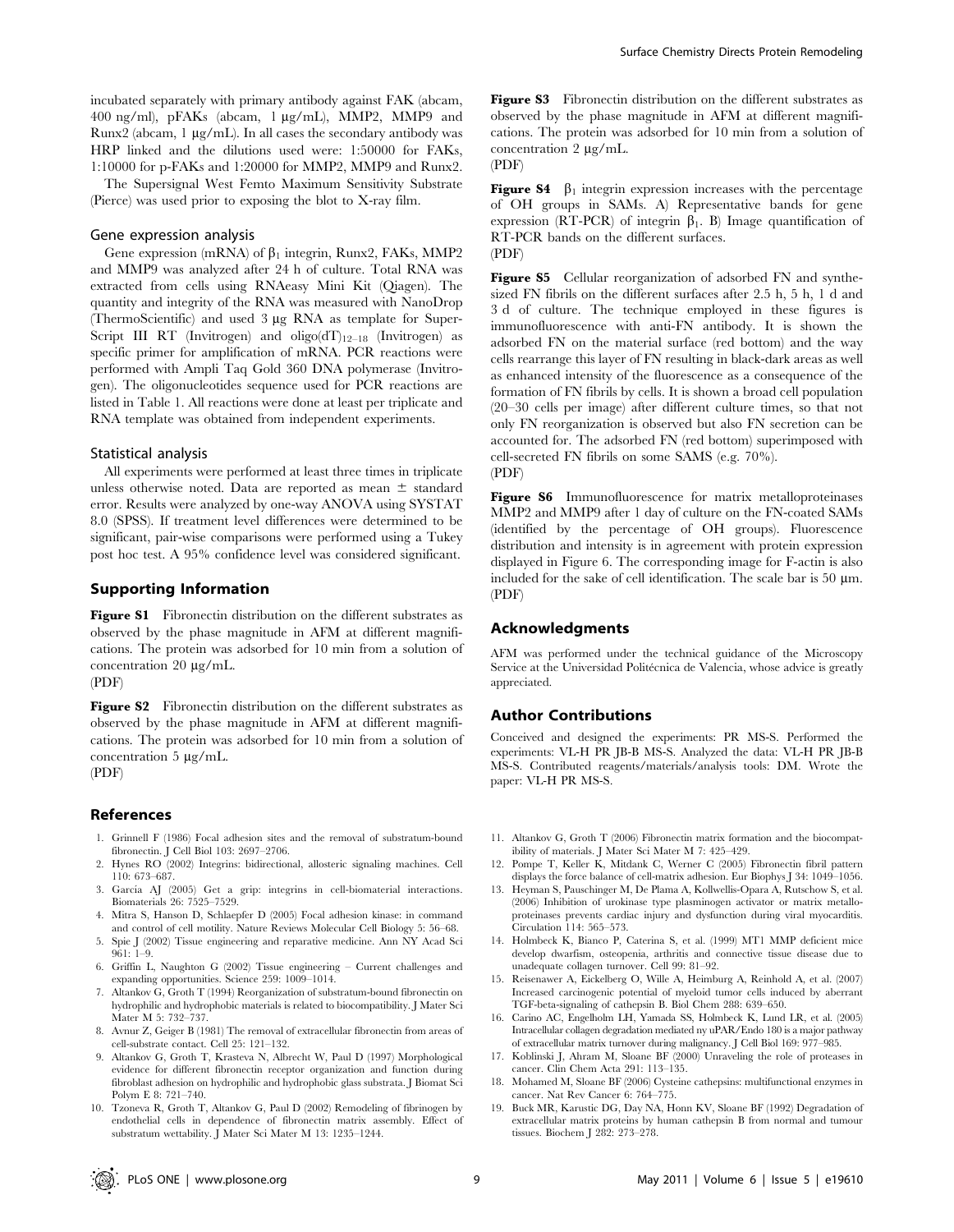- 21. Rodríguez D, Morrison C, Over CM (2010) Matrix metalloproteinases: What do they not do? New substrates and biological roles identified by murine models and proteomics. Biochimica et Biophysica Acta 1803: 39–54.
- 22. Raynor JE, Capadona JR, Collard DM, Petrie TA, García AJ (2009) Polymer brushes and self-assembled monolayers: Versatile platforms to control cell adhesion to biomaterials. Biointerphases 4: FA3–16.
- 23. Keselowsky BG, Collard DM, Garcia AJ (2003) Surface chemistry modulates fibronectin conformation and directs integrin binding and specificity to control cell adhesion. J Biomed Mater Res 66: 247–259.
- 24. Martins MC, Ratner BD, Barbosa MA (2003) Protein adsorption on mixtures of hydroxyl- and methyl-terminated alkanethiols self-assembled monolayers. J Biomed Mater Res A 67: 158–71.
- 25. Rodrigues SN, Gonçalves IC, Martins MC, Barbosa MA, Ratner BD (2006) Fibrinogen adsorption, platelet adhesion and activation on mixed hydroxyl/ methyl terminated self-assembled monolayers. Biomaterials 27: 5357–5367.
- 26. Rico P, Rodríguez Hernández JC, Moratal D, Altankov G, Monleón Pradas M, et al. (2009) Substrate-induced assembly of fibronectin into networks: influence of surface chemistry and effect on osteoblast adhesion. Tiss Eng Part A 15: 3271–3281.
- 27. Ugarova TP, Zamarron C, Veklich Y, Bowditch RD, Ginsberg MH, et al. (1995) Conformational Transitions in the Cell Binding Domain of Fibronectin. Biochemistry 34: 4457–4466.
- 28. McClary, Ugarova T, Grainger DW (2000) Modulating fibroblast adhesion, spreading, and proliferation using self-assembled monolayer films of alkylthiolates on gold. J Biomed Mater Res 50A: 428–439.
- 29. Schoen RC, Bentley KL, Klebe RJ (1982) Monoclonal antibody against human fibronectin which inhibits cell attachment. Hybridoma 1: 99–108.
- 30. Ilic D, Furuta Y, Kanazawa S, Takeda N, Sobue K, et al. (1995) Reduced cell motility and enhanced focal adhesion contact formation in cells from FAKdeficient mice. Nature 377: 539–544.
- 31. Cary LA, Chang JF, Guan JL (1996) Stimulation of cell migration by overexpression of focal adhesion kinase and its association with Src and Fyn. J Cell Sci 109: 1787–1794.
- 32. Frisch SM, Vuori K, Ruoslahti E, Chan-Hui PY (1996) Control of adhesiondependent cell survival by focal adhesion kinase. J Cell Biol 134: 793–799.
- 33. Zhao JH, Reiske H, Guan JL (1998) Regulation of the cell cycle by focal adhesion kinase. J Cell Biol 143: 1997–2008.
- 34. Thannickal VJ, Lee DY, White ES, Cui Z, Larios JM, et al. (2003) Myofibroblast differentiation by transforming growth factor-beta1 is dependent on cell adhesion and integrin signaling via focal adhesion kinase. J Biol Chem 278: 12384–12389.
- 35. Schaller MD, Hildebrand JD, Shannon JD, Fox JW, Vines RR, et al. (1994) Autophosphorylation of the focal adhesion kinase, pp125FAK, directs SH2 dependent binding of pp60src. Mol Cell Biol 14: 1680–1688.
- 36. Reiske HR, Kao SC, Cary LA, Guan JL, Lai JF, et al. (1999) Requirement of phosphatidylinositol 3-kinase in focal adhesion kinase-promoted cell migration. J Biol Chem 274: 12361–12366.
- 37. Shin H (2007) Fabrication methods of an engineered microenvironment for analysis of cell-biomaterial interactions. Biomaterials 28: 126–133.
- 38. Monchaux E, Vermette P (2010) Effects of surface properties and bioactivation of biomaterials on endothelial cells. Front Biosci (Schol Ed) 2: 239–255.
- 39. Wilson CJ, Clegg RE, Leavesley DI, Pearcy MJ (2005) Mediation of biomaterialcell interactions by adsorbed proteins: a review. Tissue Eng 11(1–2): 1–18.
- 40. Palacio ML, Schricker SR, Bhushan B (2011) Bioadhesion of various proteins on random, diblock and triblock copolymer surfaces and the effect of pH conditions. J R Soc Interface 8: 630–640.
- 41. Barrias CC, Martins MCL, Almeida-Porada G, Barbosa M, Granja PL (2009) The correlation between the adsorption of adhesive proteins and cell behaviour on hidroxi-methyl mixed self-assembled monolayer. Biomaterials 30: 307– 316.
- 42. Michael KE, Vernekar VN, Keselowsky BG, Meredith JC, Latour RA, et al. (2003) Adsorption-Induced Conformational Changes in Fibronectin Due to Interactions with Well-Defined Surface Chemistries. Langmuir 19: 8033– 8040.
- 43. Aota S, Nomizu M, Yamada KM (1994) The short amino acid sequence Pro-His-Ser-Arg-Asn in human fibronectin enhances cell-adhesive function. J Biol Chem2 69: 24756–24761.
- 44. Gugutkov D, Hernandez JCR, González-García C, Altankov G, Salmerón-Sánchez M (2009) Biological Activity of the Substrate-Induced Fibronectin Network: Insight into the Third Dimension through Electrospun Fibers. Langmuir 25(18): 10893–10900.
- 45. Keselowsky BG, Collard DM, García AJ (2004) Surface chemistry modulates focal adhesion composition and signaling through changes in integrin. Biomaterials 25: 5947–5954.
- 46. Arima Y, Iwata H (2007) Effect of wettability and surface functional groups on protein adsorption and cell adhesion using well-defined mixed self-assembled monolayers. Biomaterials 28: 3074–3082.
- 47. Schaller MD, Hildebrand JD, Shannon JD, Fox JW, Vines RR, et al. (1994) Autophosphorylation of the focal adhesion kinase, pp125FAK, directs SH2 dependent binding of pp60src. Mol Cell Biol 14: 1680–1688.
- 48. Michael KE, Dumbauld DW, Burns KL, Hanks SK, García AJ (2009) FAK modulates cell adhesion strengthening via integrin activation. Mol Biol Cell 20: 2508–2519.
- 49. Sieg DJ, Hauck CR, Ilic D, Klingbeil CK, Schaefer E, et al. (2000) FAK integrates growth-factor and integrin signals to promote cell migration. Nat Cell Biol 2: 249–256.
- 50. Wang HB, Dembo M, Hanks SK, Wang YY (2001) Focal adhesion kinase is involved in mechanosensing during fibroblast migration. Proc Natl Acad Sci USA 98: 11295–11300.
- 51. Webb DJ, Donais K, Whitmore LA, Thomas SM, Turner CE, et al. (2004) FAK-Src signalling through paxillin, ERK and MLCK regulates adhesion disassembly. Nat Cell Biol 6: 154–161.
- 52. Altankov G, Groth T (1994) Reorganization of substratum-bound fibronectin on hydrophilic and hydrophobic materials is related to biocompatibility. J Mater Sci Mater Med 5: 732–737.
- 53. Altankov G, Groth T (1996) Fibronectin matrix formation and the biocompatibility of materials. J Mater Sci Mater Med 7: 425–429.
- 54. Altankov G, Groth T, Krasteva N, Albrecht W, Paul D (1997) Morphological evidence for different fibronectin receptor organization and function during fibroblast adhesion on hydrophilic and hydrophobic glass substrata. J Biomat Sci Polym E 8: 721–740.
- 55. Tzoneva R, Groth T, Altankov G, Paul D (2002) Remodeling of fibrinogen by endothelial cells in dependence of fibronectin matrix assembly. Effect of substratum wettability. J Mater Sci Mater M 13: 1235–1244.
- 56. Kaibuchi K, Kuroda S, Amano M (1999) Regulation of the cytoskeleton and cell adhesion by the Rho family GTPases in mammalian cells. Annu Rev Biochem 68: 459–486.
- 57. Chrzanowska-Wodnicka M, Burridge K (1996) Rho-stimulated contractility drives the formation of stress fibers and focal adhesions. J Cell Biol 133: 1403–1415.
- 58. Gallagher PJ, Herring BP, Stull JT (1997) Myosin light chain kinases. J Muscle Res Cell Motil 18: 1–16.
- 59. Wozniak MA, Desai R, Solski PA, Der CJ, Keely PJ (2003) ROCK-generated contractility regulates breast epithelial cell differentiation in response to the physical properties of a three-dimensional collagen matrix. J Cell Biol 163: 583–595.
- 60. Dumbauld DW, Shin H, Gallant N, Michael K, Radhakrishna H, et al. (2010) Contractility Modulates Cell Adhesion Strengthening Through Focal Adhesion Kinase and Assembly of Vinculin-Containing Focal Adhesions. J Cell Physiol 223: 746–756.
- 61. González-García C, Sousa S, Moratal D, Rico P, Salmerón-Sánchez M (2010) Effect of nanoscale topography on fibronectin adsorption, focal adhesion size and matrix organisation. Col Surf B 77: 181–190.
- 62. Bott K, Upton Z, Schrobback K, Ehrbar M, Hubbell JA, et al. (2010) The effect of matrix characteristics on fibroblasts proliferation in 3D gels. Biomaterials 31: 8454–8464.
- 63. Phelps EA, Landázuri N, Thulé PM, Taylor WR, García AJ (2010) Bioartificial matrices for therapeutic vascularization. Proc Nat Acad Sci 107: 3323– 3328.
- 64. Lutolf MP, Lauer-Fields JL, Schmoekel HG, Metters AT, Weber FE, et al. (2003) Synthetic matrix metalloproteinase-sensitive hydrogels for the conduction of tissue regeneration: engineering cell-invasion characteristics. Proc Nat Acad Sci 100: 5413–5418.
- 65. Schneider R, Puellen A, Kramann R, Raupach K, Bornemann I, et al. (2010) The osteogenic differentiation of adult bone marrow and perinatal umbilical mesenchymal stem cells and matrix remodelling in three-dimensional collagen scaffolds. Biomaterials 31: 467–480.
- 66. Uchida M, Shima M, Shimoaka T, Fujieda A, Obara K, et al. (2000) Regulation of matrix metalloproteinases (MMPs) and tissue inhibitors of metalloproteinases (TIMPs) by bone resorptive factors in osteoblastic cells. J Cell Physiol 185: 207–214.
- 67. Page-MacCaw A, Ewald AJ, Werb Z (2007) Matriz metalloproteinases and the regulation of tissue remodelling. Nat Mol Cell Biol 8: 221–233.
- 68. Kenny HA, Kaur S, Coussens LM, Lengyel E (2008) The inicial stops of ovarian cancer cell metastasis are mediated by MMP-2 cleavage of vitronectin and fibronectin. J Clin Invest 118: 1367–1379.
- 69. Yang CM, Chien CS, Yao CC, Hsiao LD, Huang YC, et al. (2004) Mechanical strain induces collagenase-3 (MMP-13) expresión in MC3T3-E1 osteoblastic cells. J Biol Chem 279: 22158–22165.
- 70. Wan R, Mo Y, Zhang X, Chien S, Tollerud DJ, et al. (2009) Matrix metalloproteinase-2 and -9 are induced differently by metal nanoparticles in human monocytes: The role of oxidative stress and protein tyrosine kinase activation. Toxicology and Applied Pharmacology 233: 276–285.
- 71. Zambuzzi W, Paiva KB, Menezes R, Oliveira RC, Taga R, et al. (2009) MMP-9 and CD68+ cells are required for tissue remodeling in response to natural hydroxyapatite. J Mol Hist 40: 301–309.
- 72. Chung AS, Waldeck H, Schmidt DR, Kao WJ (2009) Monocyte inflammatory and matrix remodeling response modulated by grafted ECM-derived ligand concentration. J Biomed Mater Res 91A: 742–752.
- 73. Ducy P, Zhang R, Geoffroy V, Ridall AL, Karsenty G (1997) Osf/Cbfa1: a transcripcional activator of osteoblast differentiation. Cell 89: 747–754.
- 74. Hayami T, Kapila YL, Kapila S (2008) MMP-1 (collagenase-1) and MMP-13 (collagenase-3) differentially regulate markers of osteoblastic differentiation in osteogenic cells. Matrix Biol 27: 682–692.